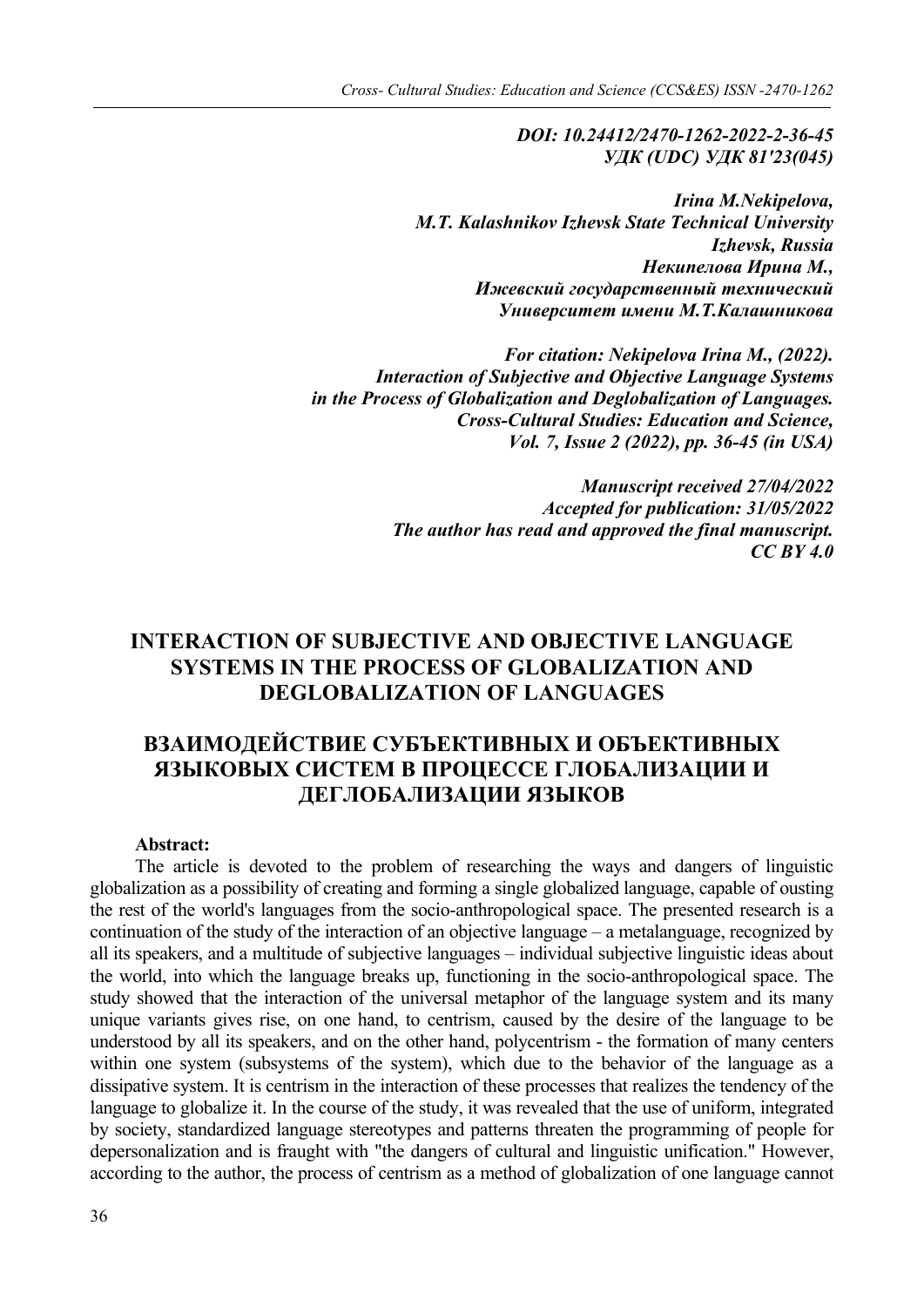be fully realized, since simultaneously with centrism, the processes of polycentrism, conditioned by the manifestation of the author's principle, operate in the language. The opposition of centrism and polycentrism brings an objective language and a diverse set of subjective languages into collision, giving rise to adaptive diversity within one globalized language. In conclusion, the study concluded that the processes of globalization are inevitably accompanied by the processes of de-globalization, when one has to talk about the mechanisms that prevent the emergence of a common, maximally globalized language as a universal supranational semiotic code. Apparently, the final result of globalization is impossible, since the globalization of a language is an endless process: an objective language is forced to constantly absorb many subjective languages, while simultaneously disintegrating into these languages. In general, linguistic globalization and deglobalization are natural processes in the development of a particular language system, since they are conditioned by the specifics of human thinking arising from its contradictions.

**Keywords:** globalization and deglobalization of language; mechanisms of linguistic centrism and polycentrism, interaction between objective and subjective languages.

#### **Аннотация:**

Статья посвящена проблеме исследования путей и опасностей языковой глобализации как возможности создания и формирования единого глобализованного языка, способного вытеснить остальные языки мира из социально-антропологического пространства. Представленное исследование является продолжением изучения взаимодействия объективного языка – метаязыка, узнаваемого всеми его носителями, и множества субъективных языков – индивидуальных субъектных языковых представлений о мире, на которые язык распадается, функционируя в социально-антропологическом пространстве. Исследование показало, что взаимодействие универсальной метаформы языковой системы и множества его уникальных вариантов порождает, с одной стороны центризм, вызванный стремлением языка быть понятным всем его носителям, а с другой стороны, полицентризм – формирование множества центров в рамках одной системы (подсистем системы), что обусловлено поведением языка как диссипативной системы. Именно центризм во взаимодействии этих процессов реализует тенденцию языка к его глобализации. В ходе исследования было выявлено, что использование единых интегрированных обществом стандартизированных языковых стереотипов и шаблонов грозит программированием людей на обезличивание и чревато «опасностями культурной и языковой унификации». Однако, по мнению автора, в полной степени процесс центризма как способа глобализации одного языка осуществиться не может, поскольку одновременно с центризмом в языке действуют процессы полицентризма, обусловленные проявлением авторского начала. Противостояние центризма и полицентризма приводит в столкновение объективный язык и разнообразное множество субъективных языков, порождая адаптивное разнообразие в пределах одного глобализованного языка. В заключение исследования был сделан вывод, что процессы глобализации неизбежно сопровождаются процессами деглобализации, когда приходится говорить о механизмах, которые препятствуют появлению общего, максимально глобализованного языка как универсального наднационального семиотического кода. По всей видимости, конечный результат глобализации невозможен, поскольку глобализация языка – процесс бесконечный: объективный язык вынужден постоянно впитывать множество субъективных языков, одновременно распадаясь на эти языки. В целом языковая глобализация и деглобализация являются естественными процессами в развитии той или иной языковой системы, поскольку обусловлены спецификой человеческого мышления, вытекающей из его противоречия.

**Ключевые слова:** глобализация и деглобализация языка; механизмы языкового центризма и полицентризма, взаимодействие объективного и субъективного языков.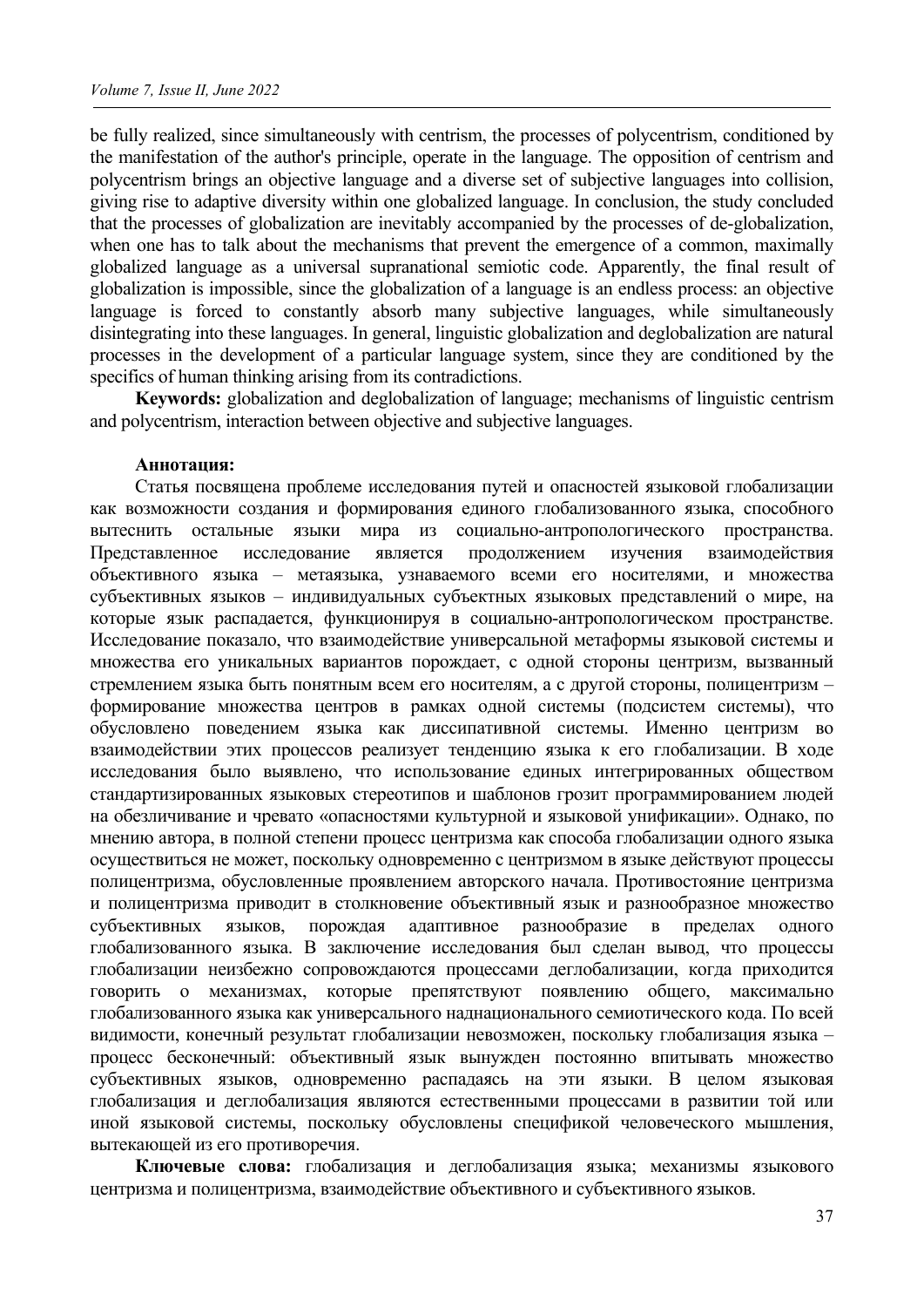**Introduction.** Globalization is one of the most actively discussed by sociologists, historians and philosophers of modern problems of mankind - the problem of culture and civilization. Being connected with the life of society, it is one of the fundamental problems of society. The problem of globalization has an anthropological character, and its study reaches an interdisciplinary level [1-3].

One of the aspects of the life of society is linguistic activity carried out through the use of the means of language, which in its own nature has become an unprecedented means of communication. But language is much more than a means of communication, language is a way of expressing the thinking of each individual person, a way of knowing the world and presenting knowledge about the world. Linguistic activity is a very important sphere of human activity, since "all thinking, the entire culture of a particular linguistic community is transmitted through language" [4]. That is why research and preservation of languages should not be neglected: to research and preserve languages is to explore and preserve communities, their history and culture, their diversity.

Formulation of the problem. The leading process of modernity is globalization, within which the architecture of the new world is being created. A significant part of the world's population is involved in a new information reality that has united and held together individual regions of the planet. As a result of the emerging global information environment, the world is becoming unprecedentedly close, transparent and accessible. Scientists talk about the communication convergence of people and the information openness of the world. Modern informatization processes, the spread of telecommunications and computer technologies in all areas of human life, integration processes in the political and economic sphere make it possible to talk about the creation of a collective intelligence of mankind to manage world processes and solve world problems based on the common interests of survival and development of civilization. This inevitably leads to the accumulation of prerequisites for content-value changes within cultures and, possibly, to a reassessment of such established concepts.

In the current conditions of linguistic globalization, it is necessary to identify the mechanisms of language development. The study of evolutionary changes in the field of language in the history of mankind will make it possible to predict the prospects for the further development of languages and, to a certain extent, stabilize the world linguistic situation. To solve such a complex issue, a comprehensive analysis of the linguistic situation and the search for adequate answers and solutions to the question of the activities of a person and society in relation to language are required.

"The problems of communication, and in particular international ones, are among the permanent objects of research in the humanities, and at the present stage, the problems of studying communication processes and transcultural contacts in a single cultural and pragmatic space belong to the list of urgent global problems of mankind" [5], according to many scientists, that is why studies of the processes and mechanisms of the globalization of languages should be associated not only with determining the possibility or impossibility of forming a single common global language that can displace other languages of the world from the socio-anthropological space, but also the threats accompanying possible linguistic globalization, based on the spread in international communication, primarily of the English language [6-11].

The purpose of this article is to consider the interaction of an objective supra-individual language and subjective individual languages in terms of the likelihood of the formation of a single globalized language in the future, capable of covering the entire socio-anthropological space, as well as identifying the dangers associated with linguistic globalization.

**The problem of globalization in the linguistic space.** Language is a product of a person, and therefore the problem of globalization that has engulfed humanity could not but affect the linguistic space, in which both individual person and society as a whole exist. Modern researchers note the desire to occupy the leading positions of several languages in the world. Among the leaders are English, Spanish, German and some other languages. However, the globalization of some languages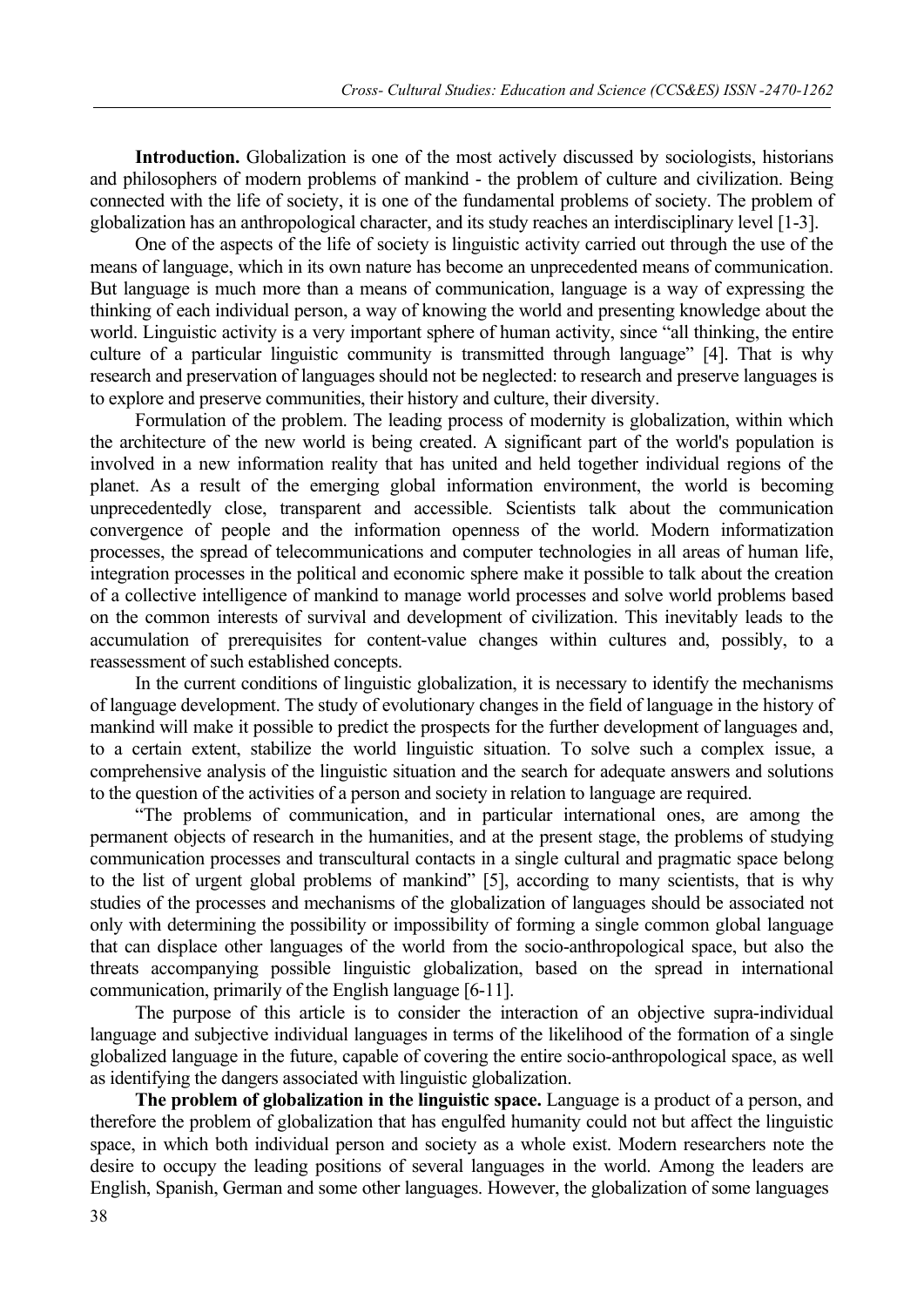leads to the fact that many other languages are beginning to lose ground and disappear from the face of the planet. Scientists constantly keep statistics of the number of speakers of the world's languages and the spread of languages in the world. Thus, in the UNESCO Atlas of the World's Languages in Danger, 2473 languages are noted as endangered [12]. The area of distribution of languages is also uneven: the share of African and Asian languages accounts for almost 32%, the languages of South and North America make up 15%, and the languages of the Pacific basin - 18%. The European continent represents only 3% of all languages in the world [13]. Languages are now dying in large numbers, and many of them are practically in front of linguists. Out of more than seven thousand languages of the planet in a hundred years, according to scientists, according to different forecasts, two hundred to six hundred languages will remain, and in general, "at the level of national languages, one can note a frightening rate of reduction in their number" [14]. The historical reasons for this process, undoubtedly, at different times were different, but, if in the early stages of human existence, materially expressed factors played a huge role (the death of the language as a result of the destruction of the nation during military conquest, cataclysms, epidemics, etc.) , then now in the first place would be the intangible factor - the general trend of globalization: "The growth of the information society makes possible such methods of global communication, which were unimaginable only a decade ago" [15]. And, according to many scientists, the English language is currently the main threat to the existence of other languages in the world - "the world moves into English" [16]. The updating of English is due to the fact that «English is not simply distributed, but distributed by satisfying the interests of non-speakers of the language» [17, р. 19] and personal contacts «are made between non-speakers of the language, who thereby participate in its development, adjusting it to their socio-cultural needs» [18, р. 202].

The opinions of linguistic scientists on the issues of linguistic globalization differ. However, scientists rather condemn this tendency: "I myself tend to paint a gloomy picture - a triumph of stupidity when everyone speaks only English. But this, of course, is still a rhetorical exaggeration" [19]. As a result, scientists paint terrible pictures in which society is monolingual and nationless. True, not all scientists agree that the loss of language is a tragedy: "Solch eine Analogie zu ziehen, hält Ammon dagegen für falsch. Anders als Stolz, Mosel und Paulwitz betrachtet der Germanist das Sprachensterben nicht als eine Tragödie. Er versteht es, wenn Sprachen außer Gebrauch kommen, weil andere Sprachen sich etwa zum Beispiel wegen ihrer Sprecherzahl für die Kommunikation besser eignen" [20]. However, this provision is questionable, as "diversity has the potential for adaptation. Uniformity, on the other hand, can pose a threat to a given species, characterized by a lack of flexibility and adaptability. Linguistic and biological diversity ... are inseparable. The disappearance of languages and cultures preserves the possibility of their mutual enrichment and the emergence of human intellectual achievements. From the point of view of ecology, the most powerful are those ecosystems that are distinguished by the greatest diversity. In other words, their sustainability is directly related to diversity, which is of great importance for long-term survival, "and also" linguistic and cultural diversity maximizes the chances for successful performance and human adaptability " [21]. This means that the consolidation of some languages and the disappearance of others are natural processes. However, the artificial tendency to give preference to one language and the rejection of other languages creates a situation of lack of linguistic diversity and, as a consequence, linguistic choice. Consequently, "... we must definitely strive to preserve disappearing languages, because their structures and grammatical structure - often bizarre - show how diverse human thinking can be" [22].

But globalization manifests itself not only in terms of crowding out other languages by some languages, it also manifests itself in the global consolidation of a language, the formation of a globalized language that absorbs the linguistic space. And, as in the case of a multicomponent linguistic situation, within one linguistic system, an important factor in its globalization is the diversity of its elements and capabilities.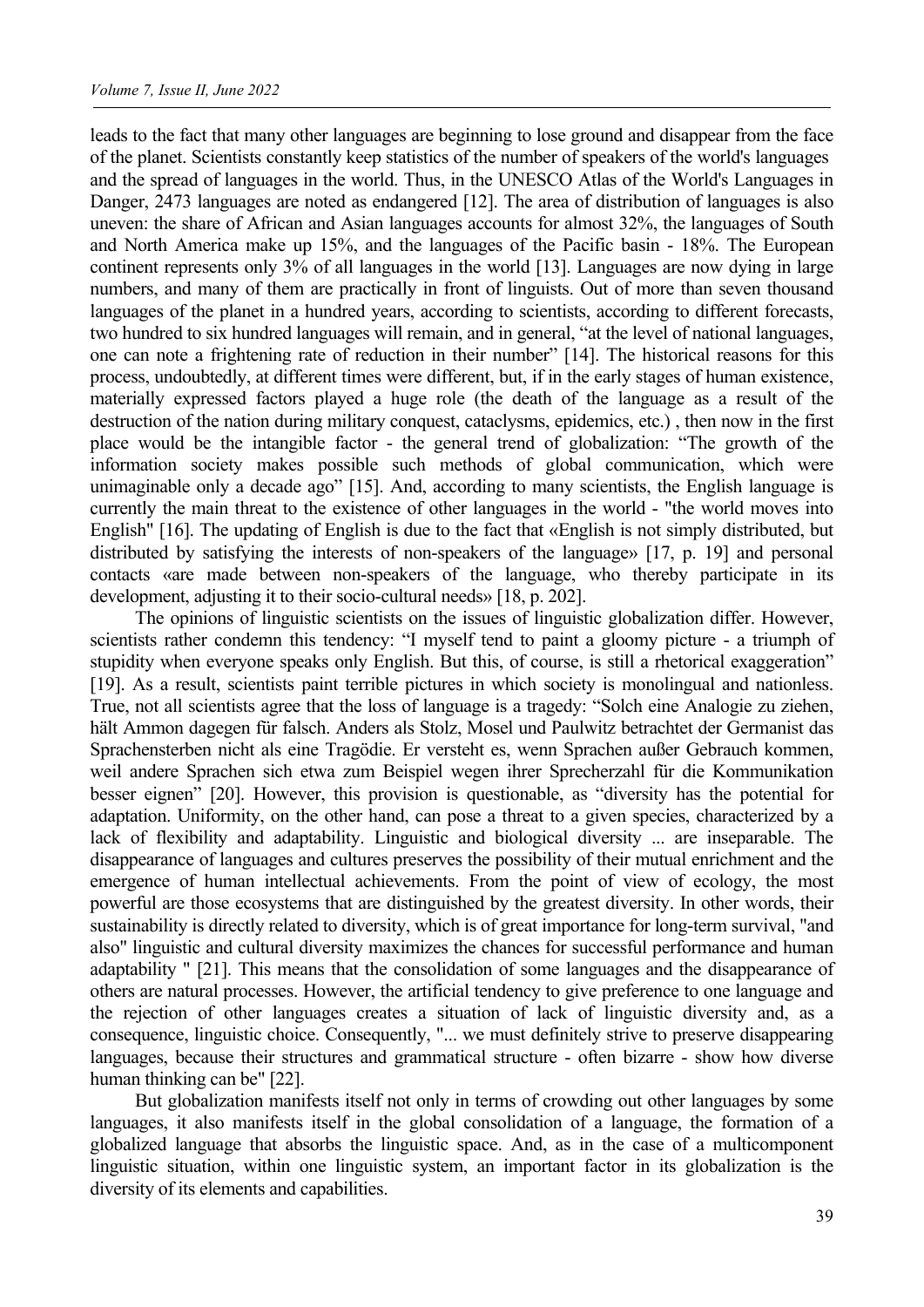Indeed, the richness of a language is determined by its diversity. In turn, the richness of the language determines its use in various fields and ensures its poly-functionality. Language must constantly evolve, producing new forms of its realization. Lack of development of the language system leads to its death. The death of language does not occur through degradation and involution, language dies as a result of stagnation and obliviousness. The language that dies, is the one that does not have time to develop together with a person and ceases to realize the constant needs of a person in a new way and in more detail to cognize and describe the world.

Scientists are puzzled by the processes of globalization facing humanity. However, few scholars dealing with the issues of globalization in the field of linguistics think that the idea itself, as well as the process of the formation of the literary language and the state language as a social order, is the first step towards linguistic globalization, which can have a natural and artificial path of deployment.

**From individualization to globalization.** Language "represents an unreal but conceivable unity", and in general "in the thinking of each person, language is presented as a specific structure, a model consisting of separate elements interconnected by different relationships" [23, p. 198]. Consequently, every person - a native speaker of the language, due to the individuality of his thinking, has unique ideas about the world and the correspondence of the phenomena and objects of the world to the oral and written signs that make up the language. The realization of the possibilities of the language system, caused by individual linguistic activity and fixed for individual speech behavior, forms the recognition of the linguistic personality and expresses the author's principle. Individual ideas about the world are conditioned by the subjective and, therefore, subjective vision of the world, which, of course, is reflected on the language that a person uses to convey his feelings and thoughts. As a result, an individual form of the language (private language) is formed - a subjective language.

However, the difference between subjective languages inevitably leads to the fact that in the process of communication there is a misunderstanding between people as a result of the mismatch of the language codes of the subjects of speech. Exactly in this moment, the need for the coincidence of subjective languages is actualized. The coincidence is achieved due to conventionalization - that is, the agreement of people with each other. Conventionalization is a natural process that presupposes the adoption of a linguistic unit by other people as a result of its recognition and use in speech. The "exchange" of linguistic units leads to an escalation, which leads to the formation of such a circle of units that become recognizable by all native speakers. In this case, we can talk about the formation of an objective language: "A lot of subjective linguistic pictures of the world and subjective languages form an objective linguistic picture of the world and an objective language, which is mainly national" [24, p. 215]. An increasing number of its participants are involved in the new linguistic situation native speakers of the language, using it as their native language, and speaking this language.

**Artificial globalization.** In the future, the convenience of using universal units leads to the realization that it is very important for society to have a universal form of language (universal language). The first attempts to codify and standardize the language are being made: "The codified and conventional model is an objective language, and many individual ideas about the language are subjective languages" [25, p. 198].

As a result, koine is formed - a form of language that is understandable to everyone. It is the basis of the literary language. The literary language is a standardized, normalized and codified form of the national language, enshrined as a result of conventionalization in regulations and approved by scientists and the state. National identification, along with genetic affiliation, etc., is also associated with linguistic identification. The creation of a literary language is always associated with a national idea, within the framework of which attempts are made to consolidate the nation. And if the formation of koine is a natural process, then the formation of a literary language is an artificial process.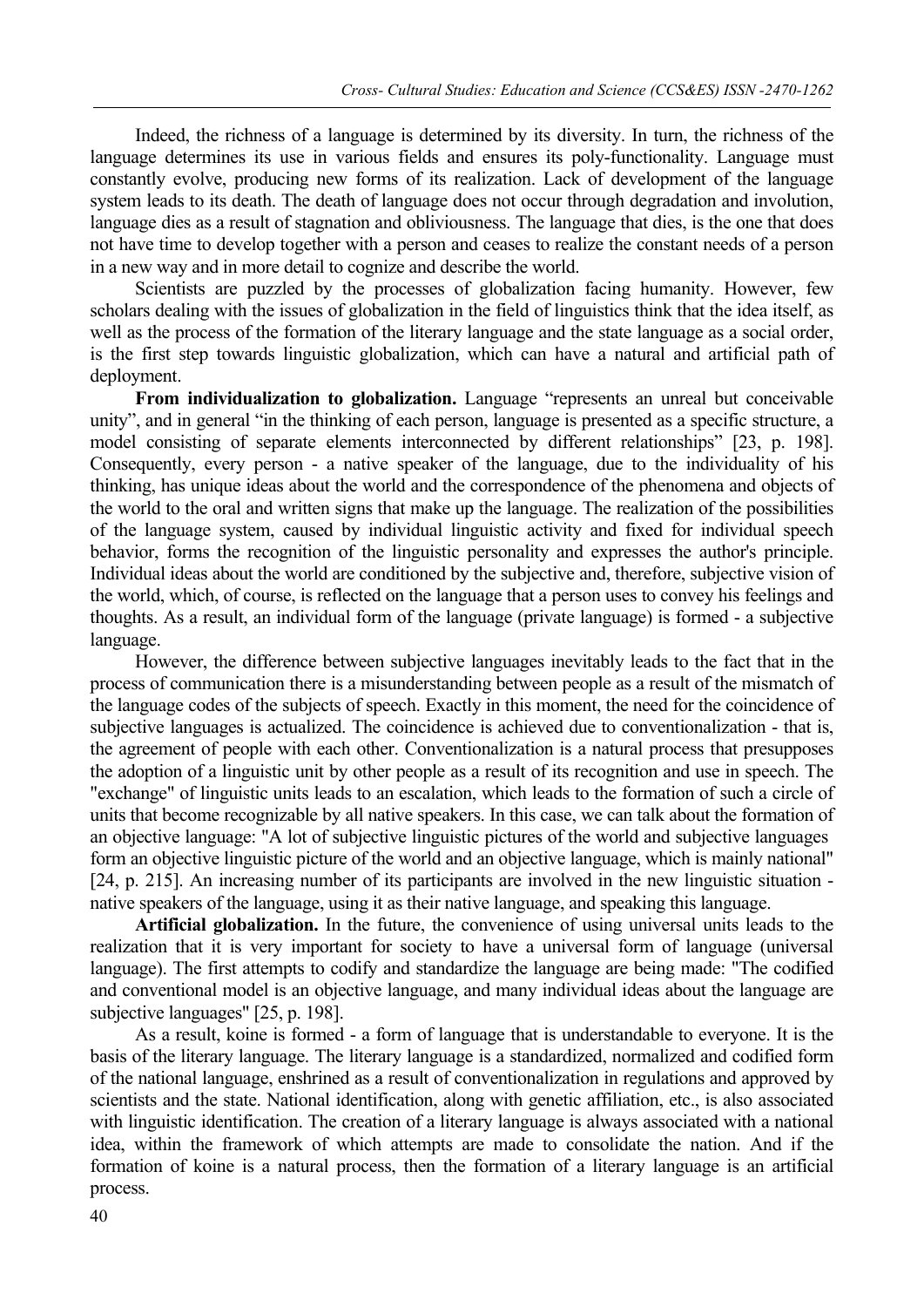It is here that the growth of the globalization process should be noted. The desire to unite the nation with the help of language is increasing. To the speech of all people speaking this language, overestimated and even, perhaps, high requirements are imposed, since the literary form of the language took shape in the subjective languages of writers, distinguished by their precedent proficiency in the language. All people using the language cannot reach this level, and, quite naturally, most native speakers remain at an intermediate level of proficiency, which makes it possible not to fully master literary works.

The creation of a literary and state form of a language requires the standardization of its units, and in this respect, artificial globalization of the language is always associated with standardization. At the same time, natural standardization reflects the needs of the entire society, and artificial standardization reflects the needs of the scientific community and the state. In the case when the artificial standardization of the language begins to restrain the natural development of the language system, there is a confrontation between the artificial and natural processes of standardization and, as a result, scientists record the contamination of the language and the low language culture of the population. But this is only a result of the divergence of standards, the divergence of the needs of society and the requirements for language proficiency.

**Centrism and polycentrism.** The literary language as the highest form of the national language claims to be the state language, the function of which is to consolidate society. The desire to unify all existing forms of the language system launches the process of centering the language, forming a single language center, a core consisting of a set of language elements that will be understandable to all native speakers. Centripetal processes are being carried out, which lead to the formation of the center of the language system - that layer of vocabulary that is commonly called the core in modern science. Centrism is caused by the desire of a language to be understood by all its speakers. However, this process cannot be fully realized, since simultaneously with centrism, polycentrism processes are operating in the language, due to the manifestation of the author's principle. The formation of many centers within one system (subsystems of the system) determines the behavior of the language as a dissipative system.

In essence, it turns out that only small groups of people can reach indisputable agreements, and the larger the composition of the group, the more likely that someone will disagree, thereby violating the agreements reached. The greater the spread of the language, the more speakers it unites, but at the same time the more diverse and numerous will be its territorial and social dialects. Language is contradictory in nature, since language is a product of thinking. And a huge linguistic system, on the one hand, consists of many forms of language, and on the other, it breaks up into separate languages. It all depends solely on the point of view of the object under study.

**Globalization and deglobalization.** And yet, the question remains: why do people violate language norms? Of course, this largely stems from the low quality of education, personal ignorance, primitivizing needs, ignorance of the correct use of words, etc. This is due to the linguistic orientation towards the values of the poorly educated stratum of society in order to be understood. Most of the population is automatically guided by this, these native speakers constitute the average language proficiency. And only a small part of society deviates from the established norms in order to more fully express their thoughts, they bring new things into the language, something that can eventually be accepted in society and fixed in the language. Thus, changes in the language are associated with opposing and multidirectional tendencies: "to be like everyone else" and "to be more than everyone else". The majority uses the language, but the minority develops it.

Each language system has enormous potential, but only those people who are creative with the language are able to use this potential. "Language is not only what is implemented by the system, what is actual, but also what exists potentially" [26]. Revealing potential is a creative phenomenon, on which W. von Humboldt wrote about. The capabilities of the language constitute its potential, which can be realized at any period of the development of the language. Consequently, the national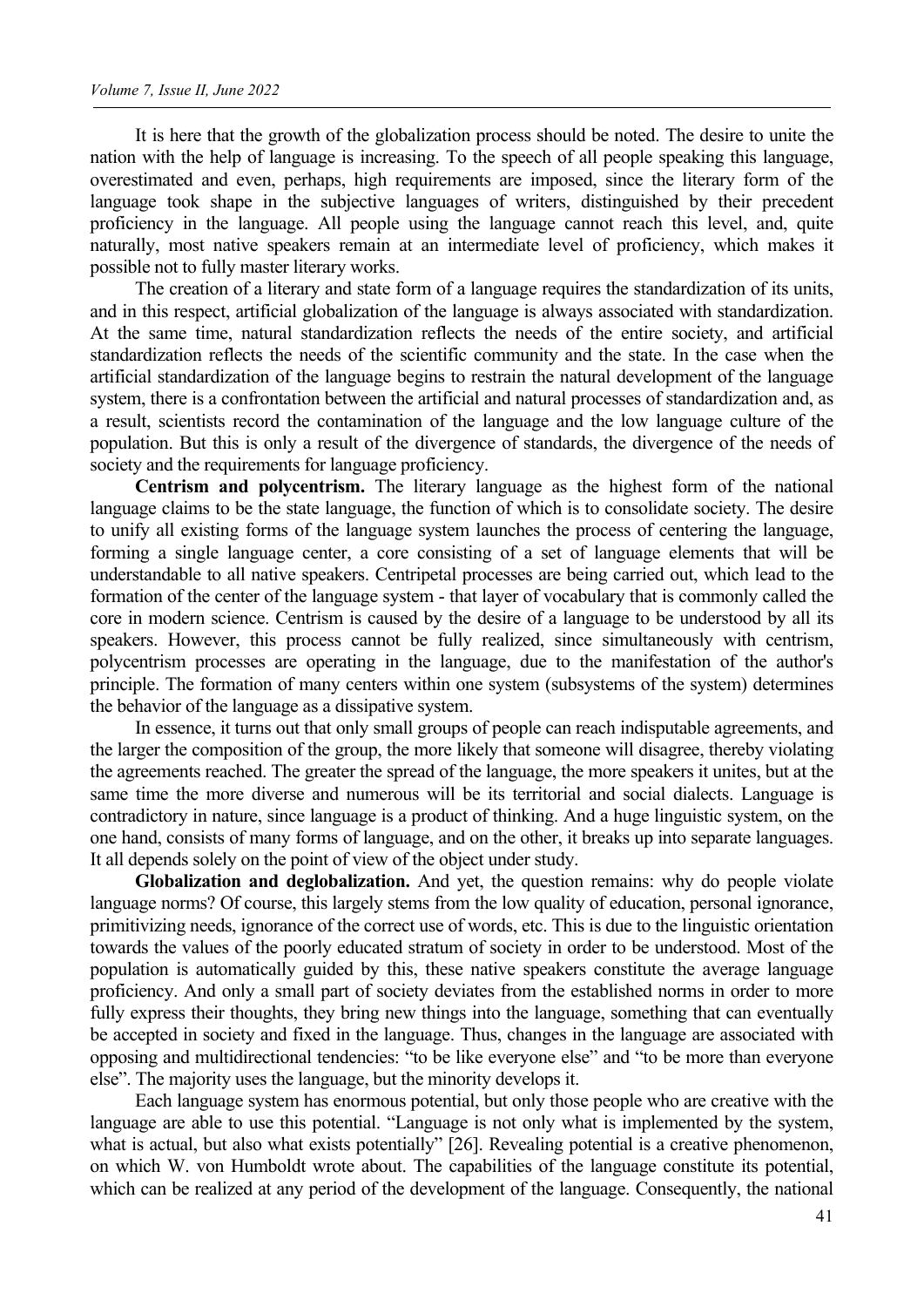form of language should be understood as the internal diversity of the language, oriented not to the fullest possible expression of people's thoughts. And in this respect, globalization, focused not on universal subordination, but on universal inclusion, can become not an obstacle, but an opportunity.

Humanity is inspired by the idea of creating a universal means of communication - a language that will be understood by all people on the planet. The idea is delightful, but utopian. The creation of a normalized form of language is an attempt to stabilize the language, which in many ways slows down the natural course of its development. Deprived of creativity, it will lose its vitality. The survival of the language is in the variety of its forms, from which you can choose the optimal path of development.

Thus, linguistic globalization is undoubtedly an inevitability in the fate of a language. The enlargement of the language leads it to the path of expansion, while the localization of the language can lead to stagnation of the language system and, as a result, to its destruction. On the other hand, the absolutely complete recognition of the language and its absolutely precise application will have the same effect, since the absolute stability of the language will inevitably lead to the stagnation of the language system. The destabilization of the language system keeps the language in good shape, forcing it to constantly overcome the state of entropy that occurs in the language system.

**Anthropological crisis and perspectives of language.** Language globalization is a process during which all forms of the language system are transformed into a single global language system. A language that is developing along the path of globalization certainly has a number of advantages over other languages. It is multifunctional and serves various spheres of human activity, national and state borders are open to it, it is mobile and is rapidly developing due to the inclusion of an increasing number of native speakers and their subjective languages. Globalization is accompanied by an increase in the use of the language, a decrease in barriers to learning and even appropriation, an increase in interaction and interdependence with other languages. All this determines the vitality of the language. However, as Joseph Stiglitz said, "globalization is not only income, but also taxes" [27]. And this means that globalization, like all other processes, along with undoubted advantages, also has a number of significant disadvantages.

Firstly, the globalization of language brings humanity closer to an anthropological language crisis. This is due to the uncontrolled expansion of the volume of globalized languages. Globalized linguistic systems practically without restrictions include new linguistic units, that is due to the desire to maximize the coverage of the spheres of human activity. Currently, scientists find it difficult to name the exact number of words, for example, in English or in Russian. This is partly due to the fact that no one person is able to learn such a huge number of words that make up the system of any developed language. Within this aspect, the entire language system is divided for any native speaker into words that he understands and perceives, and words that he does not perceive – agnonyms (words of the native language that are not known to the native speaker) [28]. The presented situation is aggravated by the huge flow of information overwhelming a modern person. A modern person is not able to process the amount of information that is currently available to him. And in this case, the undoubted advantages of the availability of various information turn out to be significant disadvantages, since a person has limited mental resources, which in certain situations are depleted. Psychologists call the lack of work of human consciousness a global problem of our time, which can lead to an "anthropological catastrophe" [29, p. 16]. In the conditions of the expansion of the information field, replenished by humanity on an alarming scale, human thinking should work more and more productively, but at present this is impossible, since the information development of humanity is happening faster than the psychobiological development of a person.

Secondly, the use of standardized linguistic stereotypes and patterns by a single integrated society threatens the programming of people for depersonalization, fraught with "the dangers of cultural and linguistic unification" [30]. However, this will never happen, since globalization and deglobalization are conditioned by the specifics of human thinking, which, according to I. Kant,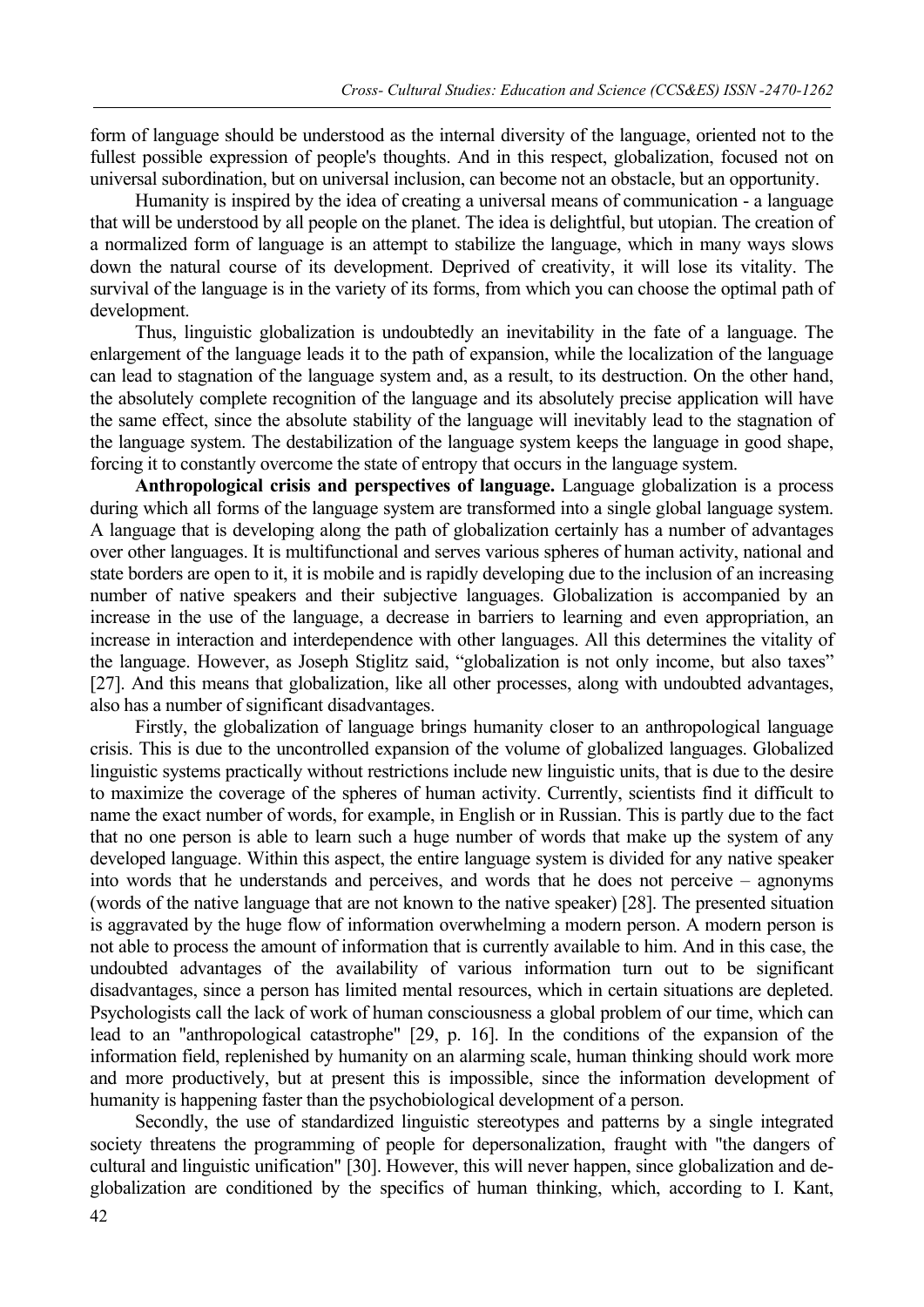follows from his contradiction. And the desire, on one hand, to unify communication - to create rules and norms, as well as to create linguistic stereotypes and speech stamps and follow them, is accompanied, on the other hand, by a reverse-directed process – the individualization of communication, accompanied by a violation of the prevailing stereotypes, going beyond the boundaries of a formalized language, using the means of language creatively and realizing its potential. Thus, the natural process of the so-called "globalization with a human face" is carried out [31]. But the artificially generated globalization is also ambiguous: the state, so zealously protecting the codified form of the state language, uses the works of classic writers and modern writers who continue the classical traditions as its support. However, classical literature shows a variety of language and goes far beyond the modern standardized form. In addition, literary works are written by writers who speak the language at a precedent level, not fully accessible to the average native speaker. And if the second problem has natural solutions, then scientists should seriously think about solving the first problem.

**Conclusion.** The globalization of language, on one hand, is inevitable, since a person living in a society, in one way or another, to be understandable, will be guided in linguistic expression by this society. On the other hand, the globalization of the language is a necessity, since it accompanies socio-political and economical processes. However, humanity is unlikely to ever see the final result of globalization, since the globalization of language and languages is an endless process: an objective language is forced to constantly absorb a multitude of subjective languages, simultaneously disintegrating into these languages. All this must also be considered from the standpoint of the existence of not only regular, but also random factors in the development of language systems, leading them both to the emergence or extinction [32, pp. 297-333], and to globalization and deglobalization.

It should also be said that, despite the existence of a need for a common language as a universal adaptive-adaptive mechanism, we see its emergence as a very distant prospect for the linguistic development of mankind. Apparently, it should be argued that there are intralinguistic mechanisms, as well as various social, biological, psychological, cultural and ethnic factors that prevent the emergence of a common, maximally globalized language as a universal supranational semiotic code. These mechanisms are based on the formation of critical thinking, which is developed in the process of creative and authentic use of a native or non-native globalized language [33], which leads it to the path of a unique existence within the thinking of a single subject - the native speaker of this language as native or non-native.

## **References:**

1. Nazaretyan A. P. Nelineynoe budushchee. Megaistoricheskie, sinergeticheskie i kul'turnopsikhologicheskie predposylki global'nogo prognozirovaniya [Non-linear Feature. Mega historical, synergy and cultural-psychological prerequisites for global prediction]. Volgograd: Uchitel', 2013. 440 p.

2. Nekipelova I. M. Yazykovaya sistema kak ob"ekt issledovaniya postneklassicheskoj nauki [Language system as an object of study of post-classical science] // Filologicheskie nauki. Teoriya i praktika [Philological Sciences. Theory and Practice], no. 1(19) (2013). Pp. 116-121.

3. Grinin L., Korotayev A. Will the Global Crisis Lead to Global Transformations? Globalization: Yesterday. Today, and Tomorrow / Ed. by J. Sheffield, A. Korotayev, L. Grinin. Litchfield Park: Emergent Publications. 2013. Pp. 366-410.

4. Trabant Yu. *S yazykom umiraet kul'tura* [Culture Dies with Language]. URL: http://www.goethe.de/ins/ru/lp/prj/drj/ser/spr/rul/ru9108115.htm (accessed December 21, 2021).

5. Schcennikova N. V. Yazykovoj faktor globalizacii [Linguistic factor of globalization] // Vek globalizacii [Age of globalization]. Vypusk № 2 (16). 2015. Pp. 119-129.

6. Sardar Z., Davis M. W. Why do people hate America? Moscow: Prospectus, 2003. 240 p.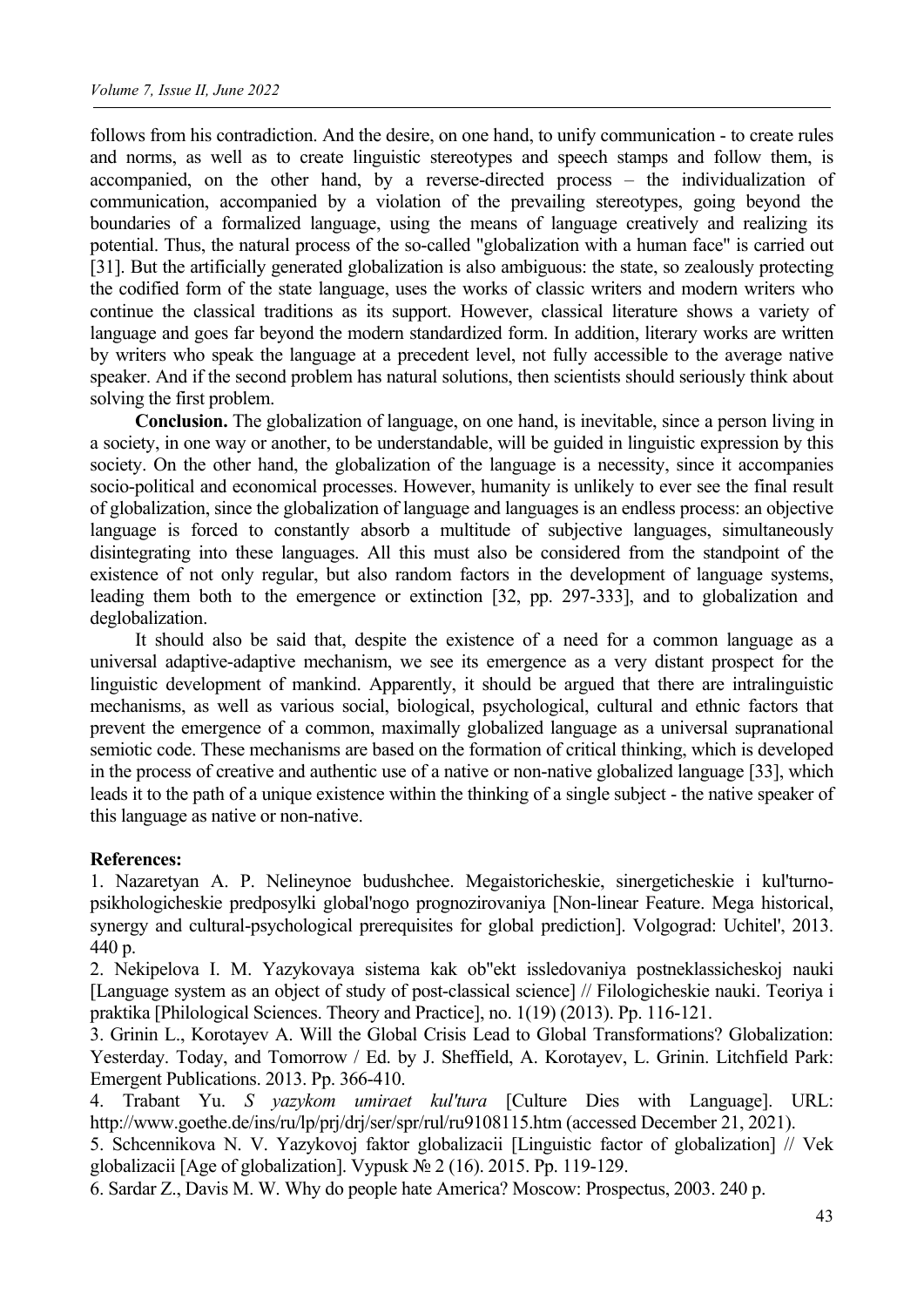7. Crystal D. English as a Global Language. Cambridge: Cambridge University Press, 2003. 212 р. 8. Crystal D. English as a global language. Moscow: Ves' mir, 2001. 238 p.

9. Leontovich O. American English as a Medium of Intercultural Communication // World Englishes. 2005. No. 24 (4). Pp. 523–532.

10. Jenkins J. The Phonology of English as an International Language. Oxford: Oxford University Press, 2000. 266 р.

11. James A. R. English as a European Lingua Franca. Current Realities and Existing Dichotomies // English in Europe: The Acquisition of a Third Language. Clevedon, UK: Multilingual Matters, 2000. Pp. 22–38.

12. UNESCO Atlas of the World's Languages in Danger. URL: http://www.unesco.org/culture/languages-atlas/ (accessed December 28, 2021).

13. Dan'el Dzh. Nash obshchiy mnogolikiy mir: Yazykovoe, kul'turnoe i biologicheskoe raznoobrazie planety [Our common many-sided world: linguistic, cultural and biological variety of the planet]. URL: http://www.terralingua.org/wp-content/uploads/downloads/2011/01/RussianWOD.pdf (accessed December 22, 2021).

14. Trabant Yu. S yazykom umiraet kul'tura [Culture Dies with Language]. URL: http://www.goethe.de/ins/ru/lp/prj/drj/ser/spr/rul/ru9108115.htm (accessed December 21, 2021).

15. Dan'el Dzh. Nash obshchiy mnogolikiy mir: Yazykovoe, kul'turnoe i biologicheskoe raznoobrazie planety [Our common many-sided world: linguistic, cultural and biological variety of the planet]. URL: http://www.terralingua.org/wp-content/uploads/downloads/2011/01/RussianWOD.pdf (accessed December 22, 2021).

16. Trabant J. Umzug ins Englische. Über die Globalisierung des Englischen in den Wissenschaften. URL: http://web.fu-berlin.de/phin/phin13/p13t5.htm (accessed December 19, 2021).

17. Fishman J. Sociology of English as an additional language // The Other Tongue: English across Cultures. 2d ed. / Ed. by B. B. Kachru. Urbana & Chicago: University of Illinois Press, 1992. Pр. 19- 26.

18. Lazaretnaya O. English as a Lingua Franca in Russia: A Sociolinguistic Profile of Three Generations of Russian Users (PhD thesеs). Lisboa: University of Lisbon. 2012.

19. Trabant Yu. S yazykom umiraet kul'tura [Culture Dies with Language]. URL: http://www.goethe.de/ins/ru/lp/prj/drj/ser/spr/rul/ru9108115.htm (accessed December 21, 2021).

20. Degener J. Wenn Sprachen sterben URL: http://www.goethe.de/ges/spa/sui/ de5589701.htm (accessed December 19, 2021).

21. Dan'el Dzh. Nash obshchiy mnogolikiy mir: Yazykovoe, kul'turnoe i biologicheskoe raznoobrazie planety [Our common many-sided world: linguistic, cultural and biological variety of the planet]. URL: http://www.terralingua.org/wp-content/uploads/downloads/2011/01/RussianWOD.pdf (accessed December 22, 2021).

22. Trabant Yu. S yazykom umiraet kul'tura [Culture Dies with Language]. URL: http://www.goethe.de/ins/ru/lp/prj/drj/ser/spr/rul/ru9108115.htm (accessed December 21, 2021).

23. Nekipelova I. M. Yazykovoj opyt, yazykovaya orientaciya, yazykovoe prostranstvo [Language experience, language orientation, language space] // V mire nauchnykh otkrytiy [In the World of Scientific Discoveries], no. 3.2(39) (2013): 185-206.

24. Nekipelova I. M. Policentrizm yazykovoj sistemy [Polycentrism of the language system] // V mire nauchnykh otkrytiy [In the World of Scientific Discoveries], no. 9.3(33) (2012): 210-219.

25. Nekipelova I. M. Yazykovoj opyt, yazykovaya orientaciya, yazykovoe prostranstvo [Language experience, language orientation, language space] // V mire nauchnykh otkrytiy [In the World of Scientific Discoveries], no. 3.2(39) (2013): 185-206.

26. Nekipelova I. M. Dejstvie algoritma ravnomernogo poiska pri otbore yazykovyh sredstv v processe optimizacii rechi [Action of uniform search algorithm when selecting language tools during speech optimization] // Sovremennye issledovaniya sotsial'nykh problem [Modern Research of